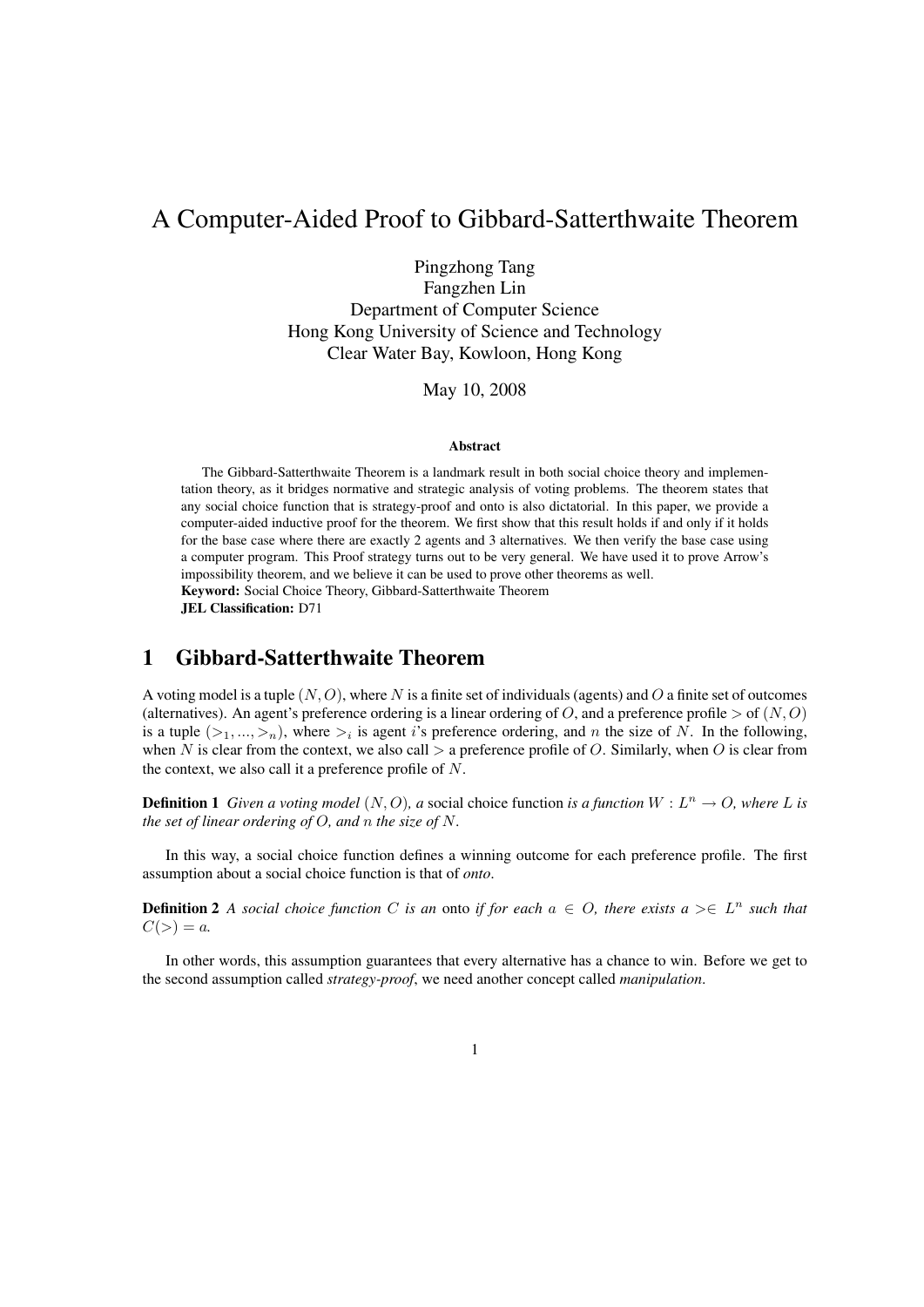**Definition 3** *A social choice function C* is manipulable *at profile* > *by individual i via* >' *if*  $C(\geq_{-i}, \geq'_i) >_i$  $C(>)$ , where  $(>_{-i},>'_{i})$  is the profile resulting from replacing  $>_{i}$  with  $>'_{i}$  in  $>$ .

Manipulability is a typical feature of strategic voting in contrast with normative voting where agents always report the truth. If a social choice function  $C$  is manipulable, there is always a state where some agent is better off by lying about his true preference, thus the resulting outcome may not truthfully represent a social choice. Manipulability is not a desirable property and should be precluded from the picture of a rational social choice function.

Definition 4 *A social choice function is* strategy-proof *if it is not manipulable by any individual at any profile.*

Strategy-proof is sometimes said to be *dominant strategy incentive compatible*, because if a choice function is strategy-proof, then every agent always has the incentive to report his true preference in the sense that no matter what the other agents report, he is better off to report his true preference.

Definition 5 *An agent* i *is a* dictator *in a social choice function* C *if* C *always selects* i*'s top choice: for every preference profile*  $>$ ,  $C(>) = a$  *iff for all*  $a' \in O$  *that is different from*  $a$ ,  $a >_i a'$ .  $C$  *is* non-dictatorial *if it has no dictator.*

**Theorem 1** *(Gibbard-Satterthwaite Theorem)***(1973; 1975)** For any voting model  $(N, O)$  such that  $|O| \ge$ 3*, any social choice function that is strategy-proof and onto is also dictatorial.*

For the purpose of this paper, we also introduce another property called *unanimity*.

**Definition 6** A social choice function is unanimous if for each  $a \in O$ , if  $a >_i a'$  for each i and for each  $a' \in O$  *that is different from a, then*  $C(>) = a$ *.* 

Unanimity means, if all the agents consider  $\alpha$  the best alternative,  $\alpha$  should be chosen.

### 2 An inductive Proof of Gibbard-Satterthwaite's Theorem

For ease of presentation, we assume the following notations.

- For any set S, we use  $S_{-a}$  to denote  $S \setminus \{a\}$ , i.e. the result of deleting a in S.
- We extend the above notation to tuples as well: if  $t = (t_1, ..., t_n)$ , then we use  $t_{-i}$  denotes the tuple  $(t_1, ..., t_{i-1}, t_{i+1}, ..., t_n)$ . Furthermore, we use  $(t_{-i}, s)$  to denote the result of replacing *i*th item in t by  $s: (t_{-i}, s) = (t_1, ..., t_{i-1}, s, t_{i+1}, ..., t_n)$ . We use  $t_{-\{i,j\}}$  to denote  $(t_{-i})_{-j}$ .
- If > is a linear ordering of O, and  $a \in O$ , then we let  $\geq_{-a}$  be the restriction of > on  $O_{-a}$ : for any  $a', a'' \in O_{-a}, a' >_{-a} a''$  iff  $a' > a''$ . On the other hand, if > is a linear ordering of  $O_{-a}$  for some  $a \in O$ , then we let  $>^{+a}$  to be the extension of  $>$  to O such that for any  $a' \in O_{-a}$ ,  $a' >^{+a} a$ . Similarly, we let  $>^{a+}$  to be the extension of  $>$  to O such that for any  $a' \in O_{-a}$ ,  $a >^{a+} a'$ . Thus if  $>$ is a linear ordering of O, and  $a \in O$ , then  $\gt_{-a}^{\dagger a}$  is  $(\gt_{-a})^{\dagger a}$ , i.e. the result of moving a to the bottom of the ordering. These notations extend to tuples of orderings. Thus if  $>$  is a preference profile of  $(N, O_{-a})$ , then

$$
\gt^{+a} = (a_1, \ldots, a_n)^{+a} = (a_1 + a_2, \ldots, a_n + a_n),
$$

which will be a preference profile of  $(N, O)$ . Similarly for  $>^{a+}$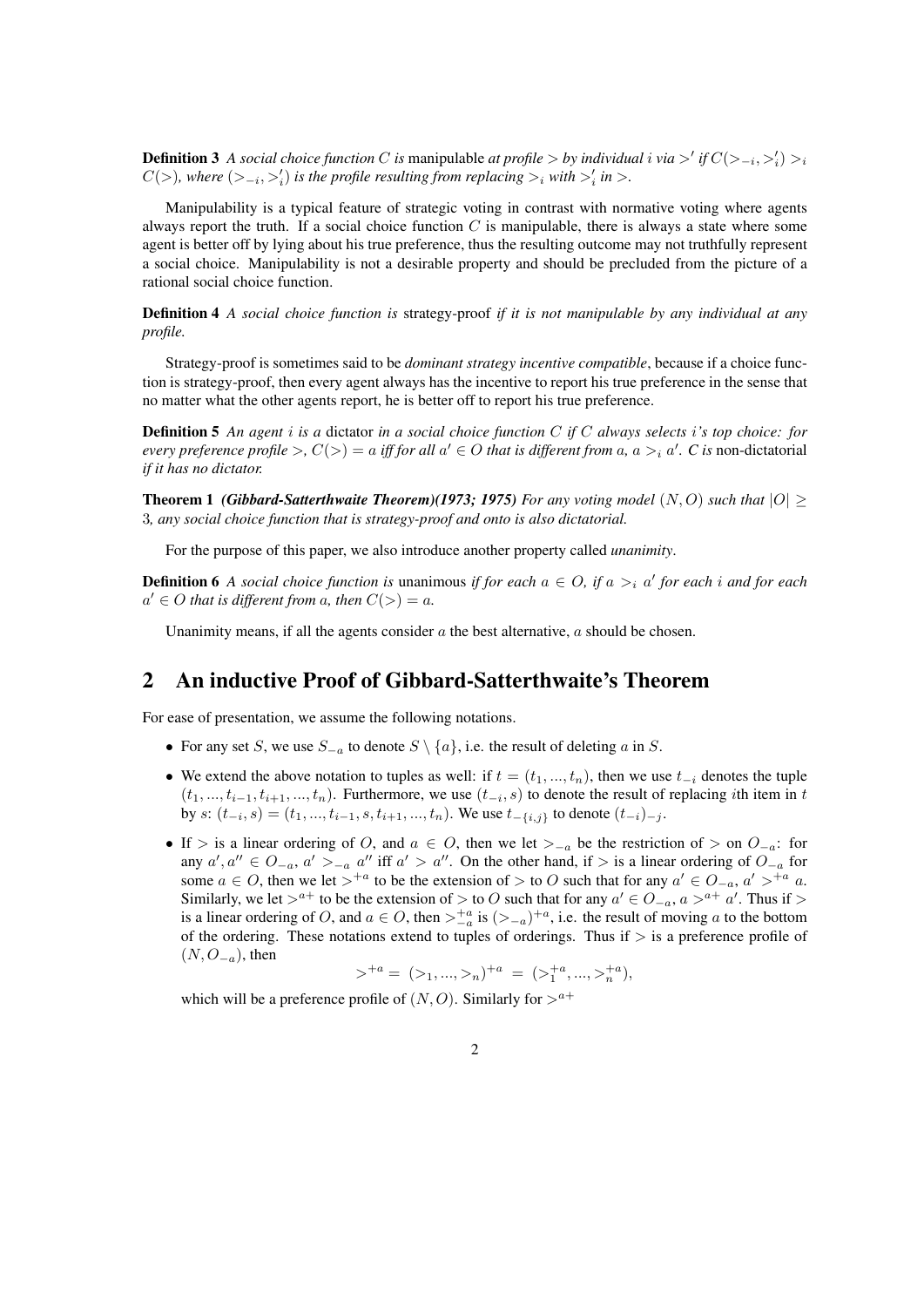### 2.1 The Inductive Step

The inductive step consists of the following two lemmas.

**Lemma 1** If there is a social choice function for n individuals and  $m + 1$  alternatives that is onto, strategy*proof and non-dictatorial, then there is a social choice function for* n *individuals and* m *alternatives that satisfies these three conditions as well, for all*  $n \geq 2, m \geq 3$ *.* 

**Proof:** Let  $(N, O)$  be a voting model such that  $|N| = n$  and  $|O| = m + 1$ , and C a social choice function that satisfies the three conditions in the lemma. For any  $a \in O$ , we define  $C_a$  to be a social choice function that is the "restriction" of C on  $O_{-a}$ : for any preference profile > of  $O_{-a}$ ,  $C_a(>) = C(>_{+a})$ .

- We first show that  $C_a$  is well defined. That is,  $C_a(>) \neq a$  for any > on  $O_{-a}$ . Suppose  $C_a(>) =$  $C(\gt_{+a}) = a$  for some  $\gt$ . We have  $C(\gt_{-i}, \gt'_i) = a$  for any agent i and any ordering  $\gt'_i$ , otherwise i can manipulate at > via >'<sub>i</sub>. Similarly, we have  $C(>_{-\{i,j\}}, >'_{i}, >'_{j}) = a$ , otherwise j can manipulate at  $(>_{i}, >'_{i})$  via  $>'_{j}$ . We continue the above argument until we get  $C(>') = a$  for any  $>'$ , which leads to the contradiction that  $C$  is an onto.
- We now show that  $C_a$  is strategy-proof. Suppose otherwise: some agent i can manipulate at  $>$  via  $\geq i$ in  $C_a$ . This is equivalent of saying i can manipulate at  $>^{+a}$  via  $>^{t+a}$ , which leads to the contradiction that  $C$  is not strategy-proof.
- Instead of showing  $C_a$  is an onto, we prove C and  $C_a$  are unanimous, which implies onto by letting each alternative on top of everyone's preference. Since C is an onto, we can find some  $>$  for each b such that  $C(>) = b$ . We have  $C(>_{i}, (>\'_{i})_{-b}^{b+}) = b$ . In words, by moving b to the top of any  $>'_{i}$ , the resulting choice will still be b. Otherwise, i can manipulate at  $(>_{-i}, (>_{i}^{i})_{-b}^{b+})$  via  $>_{i}$ . We continue the argument until we get  $C((>')_{-b}^{b+}) = b$ . Therefore C is unanimous and so is  $C_a$  by definition.
- We finally show that an alternative a can be chosen properly so that  $C_a$  is non-dictatorial. We proceed in two steps:
	- 1. We now prove that for any two distinct alternative  $c, d, C_c$  and  $C_d$  have the same dictator, if they have one. Suppose otherwise, that is,  $C_c$  has dictator i,  $C_d$  has dictator j and  $i \neq j$ . We consider the following profile  $>$ , where we have

$$
- a >_{s} b >_{s} \ldots >_{s} d >_{s} c, for all s \neq j
$$
  

$$
- b >_{j} a >_{j} \ldots >_{j} d >_{j} c, for >_{j}
$$

Obviously,  $C(>) = a$  because  $C_c$  has dictator *i*. Now we change  $>$ <sub>i</sub> into  $a >'_i b >'_i ... >'_i c >'_i$ d, then we still have  $C(\gt_{-i}, \gt'_{i}) = a$ . Otherwise i can manipulate at  $(\gt_{-i}, \gt'_{i})$  via  $\gt_{i}$ . We continue the same argument until we get  $C(\geq'_{-j}, >_j) = a$ . However, there is a manipulate for j at  $(\gt'_{-j}, \gt_j)$  via  $\gt'_{j}: b \gt'_{j} a \gt'_{j} ... \gt'_{j} c \gt'_{j} d$ . So contradiction occurs.

2. Now suppose  $C_a$  has a dictator for each  $a \in O$ , by (1) above,  $\forall a \in O$   $C_a$  has the same dictator i. Since C is non-dictatorial, there exists some  $>$  so that  $C(>) = a_1$  is different from the topmost alternative  $a_2$  of  $>_i$ . Now consider  $\frac{1}{n} = \left(\frac{a_1 + b_2 + a_3}{-a_1 - a_3}\right)$ , where  $a_3$  is distinct from  $a_1$  and  $a_3$ . We can continue to change  $\gt_s$  to  $\gt'_s$  for all  $s \neq i$  without changing the social value until we get  $C(\gt'_{-i},\gt_i) = a_1$ . Now we have a manipulation for agent i at  $(\gt'_{-i},\gt_i)$  via  $(\gt_i)_{-a_3}^{+a_3}$ , which contradicts to the strategy-proof property of C.

Therefore, there exists some a such that  $C_a$  is non-dictatorial.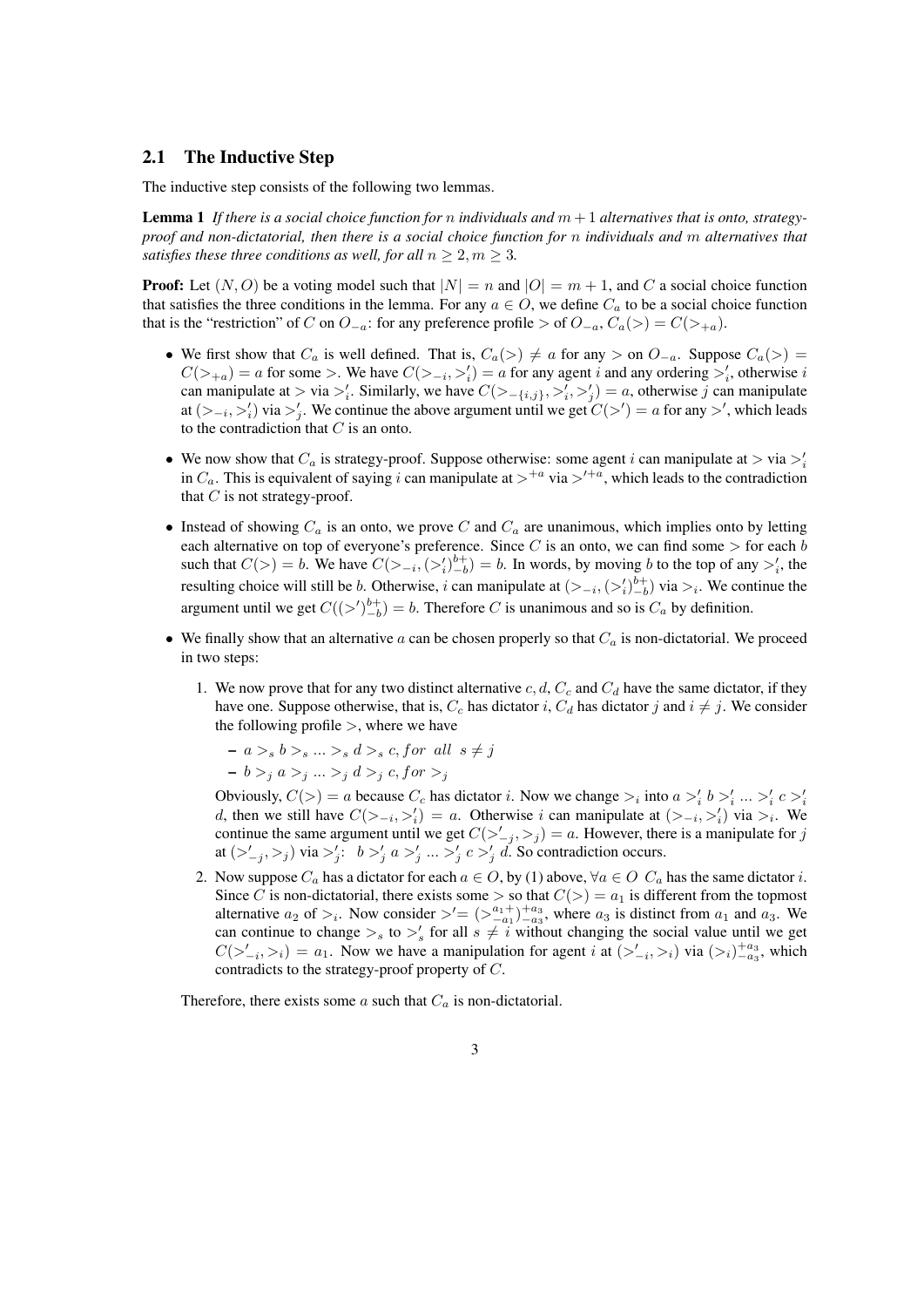$\blacksquare$ 

**Lemma 2** If there is a social choice function for  $n + 1$  individuals and m alternatives that is onto, strategy*proof and non-dictatorial, then there is a social choice function for* n *individuals and* m *alternatives that satisfies these three conditions as well, for all*  $n \geq 2, m \geq 3$ *.* 

**Proof:** Let  $(N, O)$  be a voting model such that  $|N| = n + 1$  and  $|O| = m$ , and C a social choice function that satisfies the three conditions in the lemma. For any pair of agents  $i \neq j \in N$ , we define  $C_{i,j}$  to be the following social welfare function for  $(N_{-i}, O)$ : for any preference profile > of  $(N, O), C_{i,j} (> -i)$  $C(\gt_{-i}, \gt_j).$ 

- Again the onto property of  $C_{i,j}$  follows from the unanimity of C as shown in the proof of lemma 1.
- For the strategy-proofness of  $C_{i,j}$ , suppose otherwise that  $C_{i,j}(\gt_{-k},\gt'_{k}) \gt_k C_{i,j}(\gt)$  for some  $\gt$ ,  $\gt'_{k}$  and k. There are two cases:
	- 1. If  $k \neq j$ , then C is not strategy-proof since  $C_{i,j} (>_{-k}, >_k') = C(>_{-k}, >_k', >_j) >_k C(>, >_j)$  $C_{i,j}(\gt)^1$ . A contradiction.
	- 2. If  $k = j$ , by definition of  $C_{i,j}$ , we have  $a_1 = C(\sum_{j} \sum_{j}^{j} \sum_{j}^{j}) >_j C(\sum_{j} \sum_{j}^{j} \sum_{j}^{j}) = a_2$ . Now consider  $C(>_{-j}, >_j, >'_j) = a_3$ .
		- If  $a_1 >_j a_3$ , then j can manipulate at  $(>_{-j}, >_j, >'_j)$  via  $>'_j$
		- If  $a_3 \geq_j a_1$ , then i can manipulate at  $(>_{-j}, >_j, >_j)$  via  $>'_j$  (since i, j have the same preference in this profile).

Either way, there is a contradiction to the strategy-proofness of C.

So  $C_{i,j}$  is strategy-proof.

• We prove in the following that we can find two distinct agents i, j such that  $C_{i,j}$  is non-dictatorial. Suppose not, then for every pair of agents i, j, there is an agent  $d_{i,j}$  that is a dictator of  $C_{i,j}$ . We first show that  $d_{i,j} = j$  for any  $i, j$ . Suppose otherwise,  $d_{i,j} = k \neq j$ . Since C is non-dictatorial, we can find a profile > such that  $a = C(\gt) \neq b$  where b is on top of  $\gt_k$ . We then still have  $C(\gt_{-i}, \left(\gt_i\right)_{-a}^{a+}) = a$ , otherwise there would be a manipulation for i at  $\gt' = (\gt_{-i}, \left(\gt_i\right)_{-a}^{a+})$  via  $\gt_i$ . Similarly, we have  $C(\gt_{-j}^{\prime}, \gt_i^{\prime}) = a$ . Now we have a contradiction, since according to  $d_{i,j} = k$ , we would have  $C(\geq'_{-j}, \geq'_i) = b$ .

Now consider a profile any  $>$  on  $(N + 1, 0)$ , any triple of agents i, j, k and any triple of alternatives (this is possible since  $|N + 1| \ge 3$ ,  $|O| \ge 3$ ) where

- $a >_i c >_i b >_i ...$  for  $>_i$
- $-c >_i b >_i a >_i ...$  for  $>_i$
- $b >_k a >_k c >_k ...$  for  $\geq_k$

Notice that  $\geq_i, \geq_j, \geq_k$  only differ in  $\{a, b, c\}$ . There are the following cases:

 $-C(>) = a$ , then we change  $>_j$  to  $>_k$  and denote the new profile  $>$ '. Then,

<sup>&</sup>lt;sup>1</sup> According to the definition of  $C_{i,j}$ ,  $(>_{-k}, >'_k, >_j)$  is a preference profile on  $|N| = n + 1$  by adding  $>_j$  as agent i's preference to  $(>_{-k}, >'_k)$ , which is on  $N \setminus \{i\}$ ; similarly for  $(>, >_j)$  and others.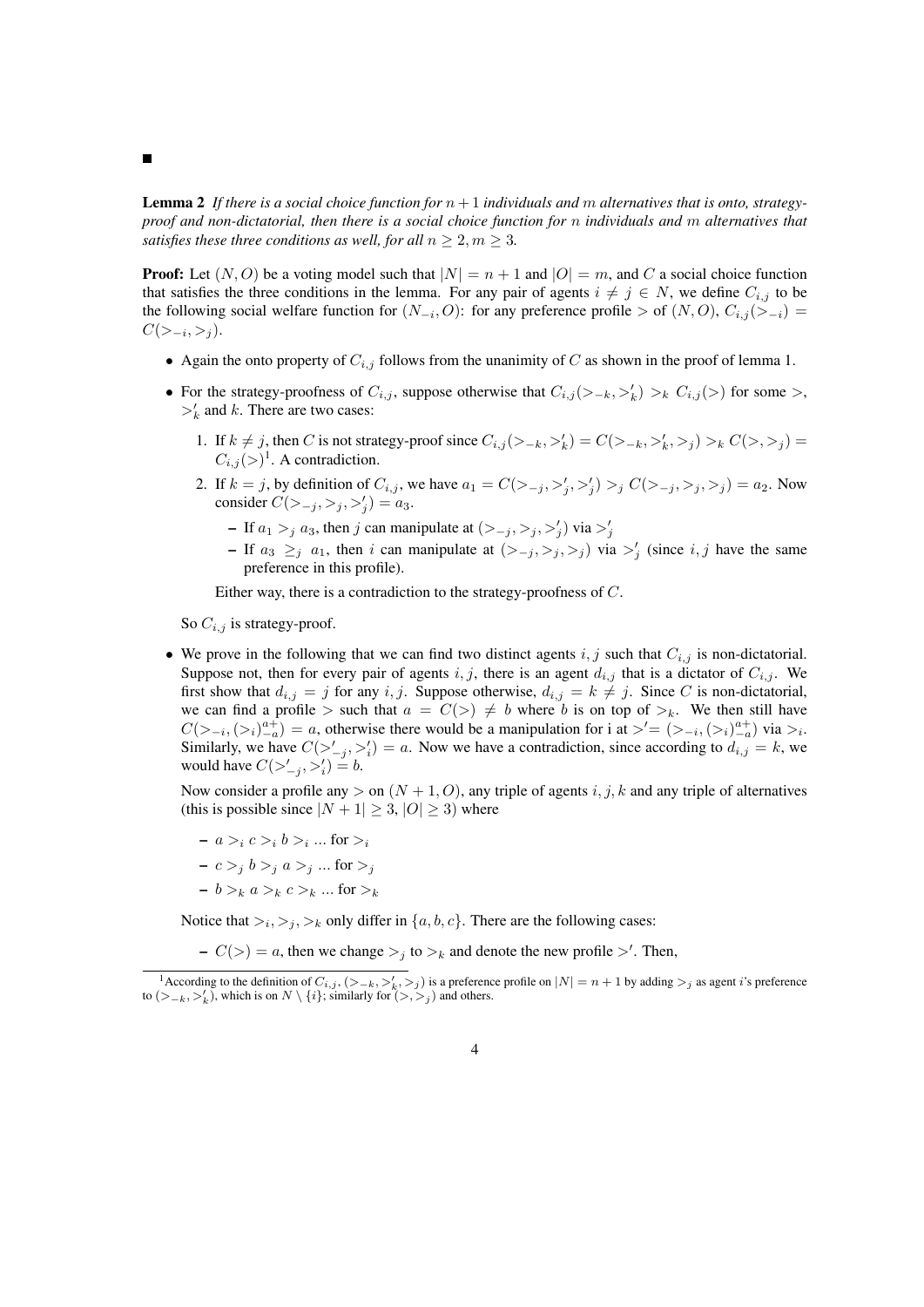1. If  $C(\gt') \neq b$ , then  $d_{j,k} \neq k$ 

2. If  $C(\gt') = b$ , then j can manipulate at  $> \text{via } \gt'_{j}$ 

– Other cases where  $C(>) = b$ , c or other alternatives are similar to the case above.

Therefore, we conclude that there are two distinct agents  $i, j$  such that  $C_{i,j}$  is non-dictatorial.

#### П

### 2.2 The Base Step

We use computer programs to verify this part. The base case says that when  $|N| = 2$  and  $|O| = 3$ , there is no social choice function on  $(N, O)$  that is onto, strategy-proof, and non-dictatorial. A straightforward way is to generate all possible social choice functions in  $(N, O)$  and check all of them one by one for these three conditions. However, there are too many such functions for this to be feasible on current computers: there are  $3! = 6$  number of linear orderings of O, resulting in  $6 \times 6 = 36$  total number of preference profiles of  $(N, O)$ , and  $3^{36}$  possible social choice functions.

Therefore, one should generate all the strategy-proof social choice functions instead of all the social choice functions. Notice that strategy-proof is really a inter-profile property. Therefore, we use the so-called *depth first search* strategy: we incrementally choose a social choice for each preference profile and backtrack when the current choice violates the strategy-proof property with the social choices that have already been chosen for other preference profiles. In this way, we finish generating a strategy-proof function when we have chosen a social choice for each preference profile.

We implement the above idea in a computer program which returns in less 1 second on a laptop with 2.0GHZ CPU and 512MB RAM. There are 17 strategy-proof social choice functions when  $|N| = 2$  and  $|O| = 3$ . Among these 17 functions, 3 of them are constant functions which choose a single outcome for every preference profile, 12 of them have the ranges of size 2, the remaining 2 of them are onto which correspond to the dictatorships of two agents. In fact, all these 17 functions are dictatorial on their images (p256, (Arrow, Sen, & Suzumura 2002)).

This verifies the base case, thus completes our inductive proof of Gibbard-Satterthwaite Theorem.

# 3 Concluding Remarks

There are several existing proofs of the Gibbard-Satterthwaite theorem. Some of these proofs (Gibbard 1973) finds a connection between a social welfare function that satisfies Arrow's condition and a social choice function, thus by proving the strategy-proofness of the underlying social choice function, dictatorship follows from that of Arrow's impossibility theorem. Others (Barbera 1983; Reny 2001) prove them directly without using Arrow's theorem. Particularly, Sen (2001) also provides a semi-inductive proof in which he reduces the theorem to a base case where there are  $n$  agents and 3 outcomes. It turns out that it needs nearly as much effort to prove the base case as to prove the theorem itself. In our proof, we completely reduce the theorem to the base case where there are exactly 2 agents and 3 outcomes so that we can verify it using a simple computer program. Our proof follows the same structure of proof that we gave earlier for Arrow's theorem (Lin & Tang 2008). We believe this proof methodology provides new insights for using computers to uniformly prove other impossibility theorems as well as discover new theorems.